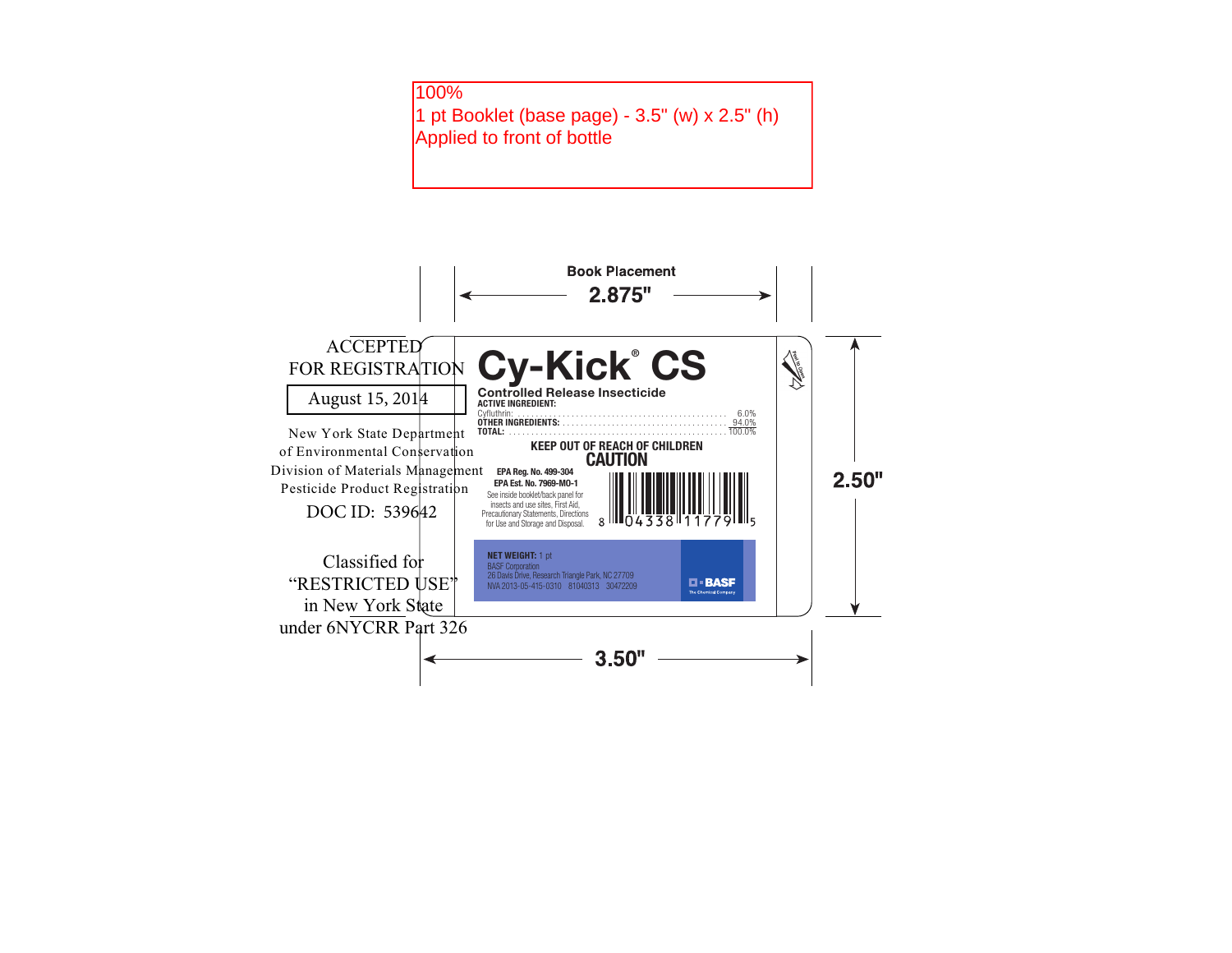## 100%

1 pt Booklet (cover page) - 3.5" (w) x 2.5" (h) Applied to front of bottle on top of booklet base

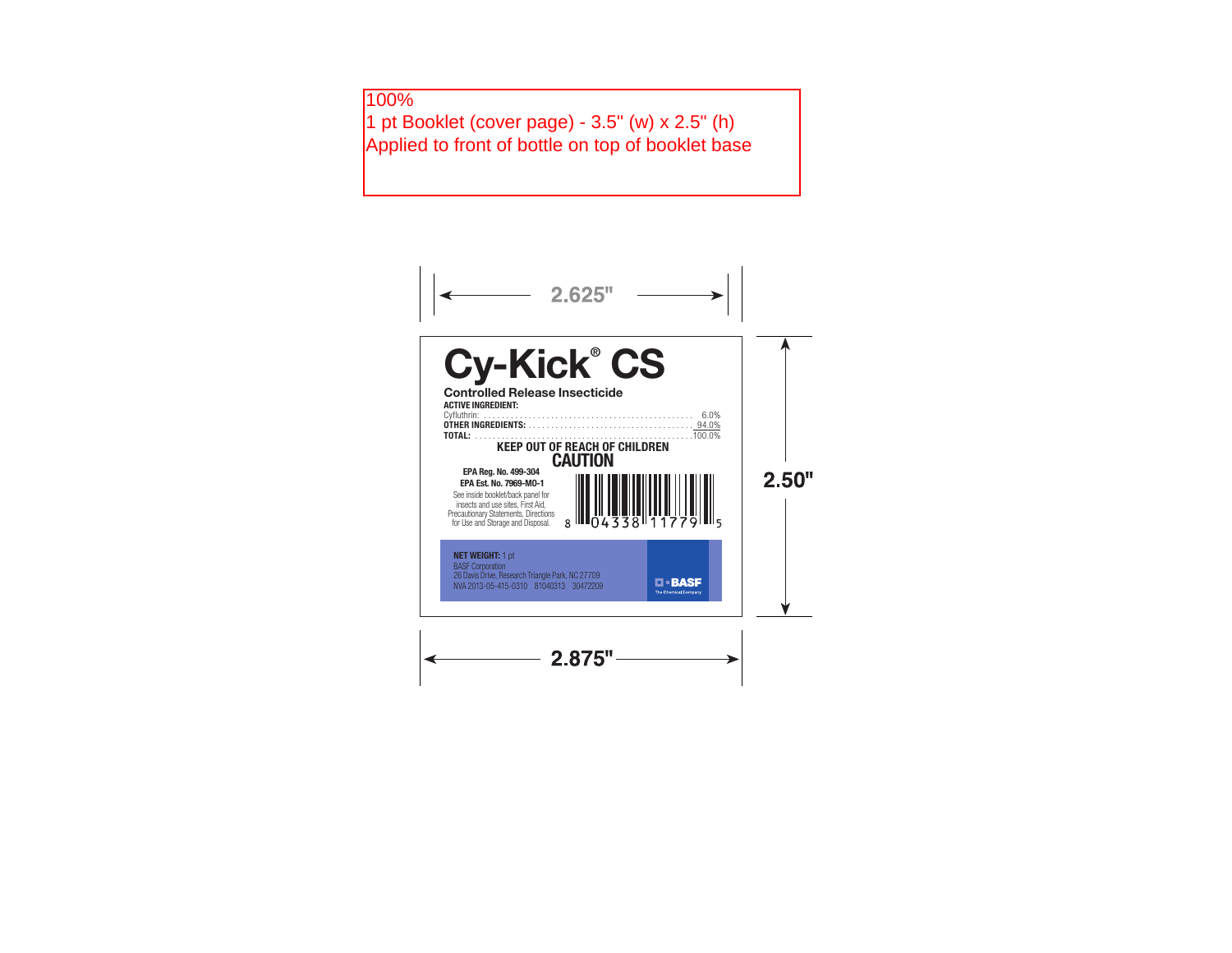100%

1 pt Booklet (page 2) - 3.5" (w) x 2.5" (h)

-----------------------------------------

**NOTE:** Same size and application on the following 20 PDF pages which are pages 3-22 lof the booklet.

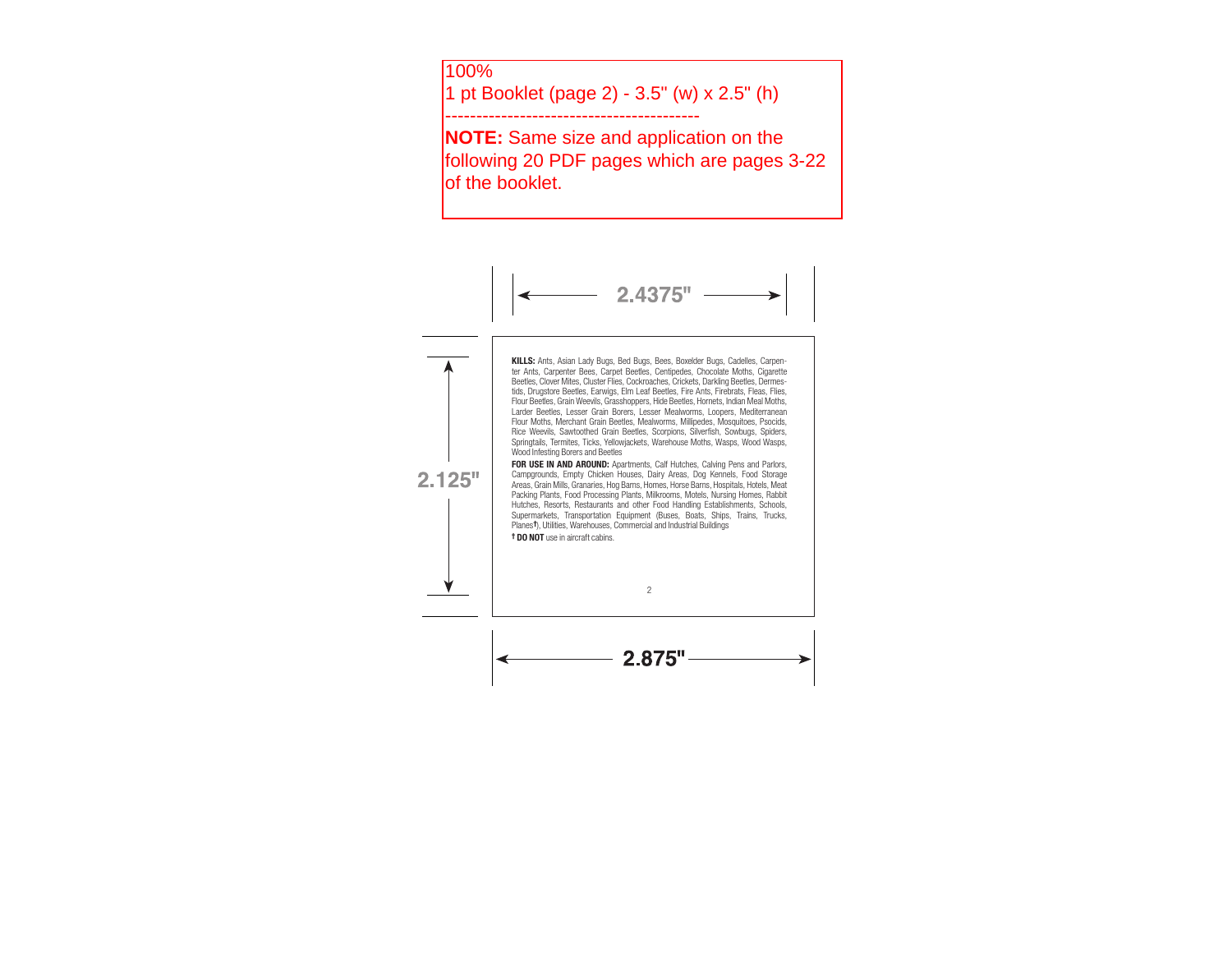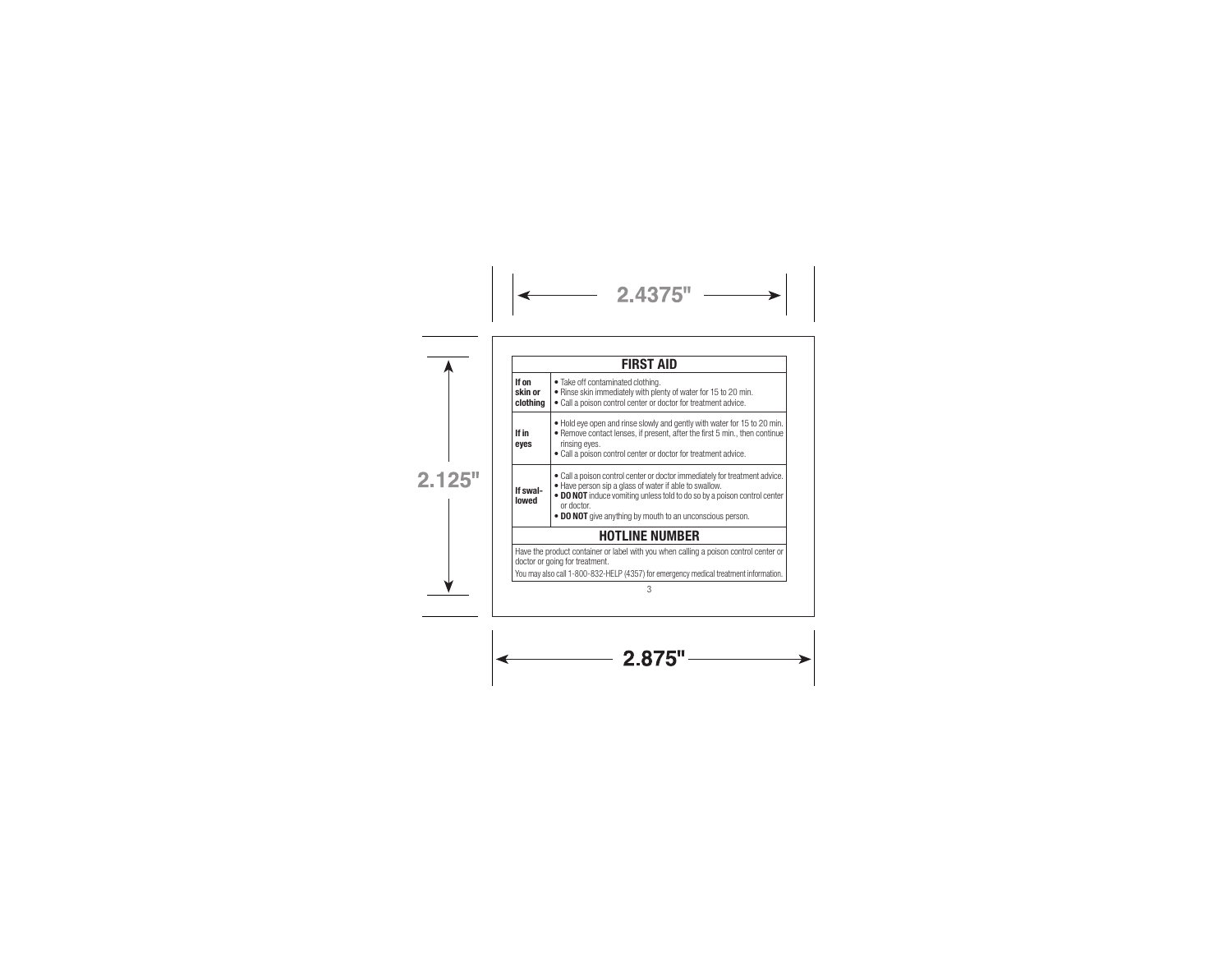### PRECAUTIONARY STATEMENTS

2.4375"

HAZARDS TO HUMANS AND DOMESTIC ANIMALS

CAUTION: Harmful if absorbed through skin. Causes moderate eye irritation. Avoid contact with eyes, skin or clothing. Wash hands before eating, drinking, chewing gum, using tobacco or using the toilet.

### ENVIRONMENTAL HAZARDS

This product is extremely toxic to fish and aquatic invertebrates. Remove from premises or tightly cover fish tanks and disconnect aerators when applying indoors where such containers are present. DO NOT apply when weather conditions favor drift from treated areas. Drift and runoff from treated areas may be hazardous to aquatic organisms in neighboring areas. To protect the environment,<br>**DO NOT** allow pesticide to enter or run off into storm drains, drainage ditches, gutters or surface waters. Applying this product in calm weather when rain is not predicted for the next 24 hr will help to ensure that wind or rain does not blow or wash pesticide off the treatment area. Rinsing application equipment over the treated area will help avoid run-off to water bodies or drainage systems.

 $2.125"$ 

### DIRECTIONS FOR USE

### IT IS A VIOLATION OF FEDERAL LAW TO USE THIS PRODUCT IN A MANNER INCONSISTENT WITH ITS LABELING. USE RESTRICTIONS

• DO NOT apply this product through any type of irrigation system.

4

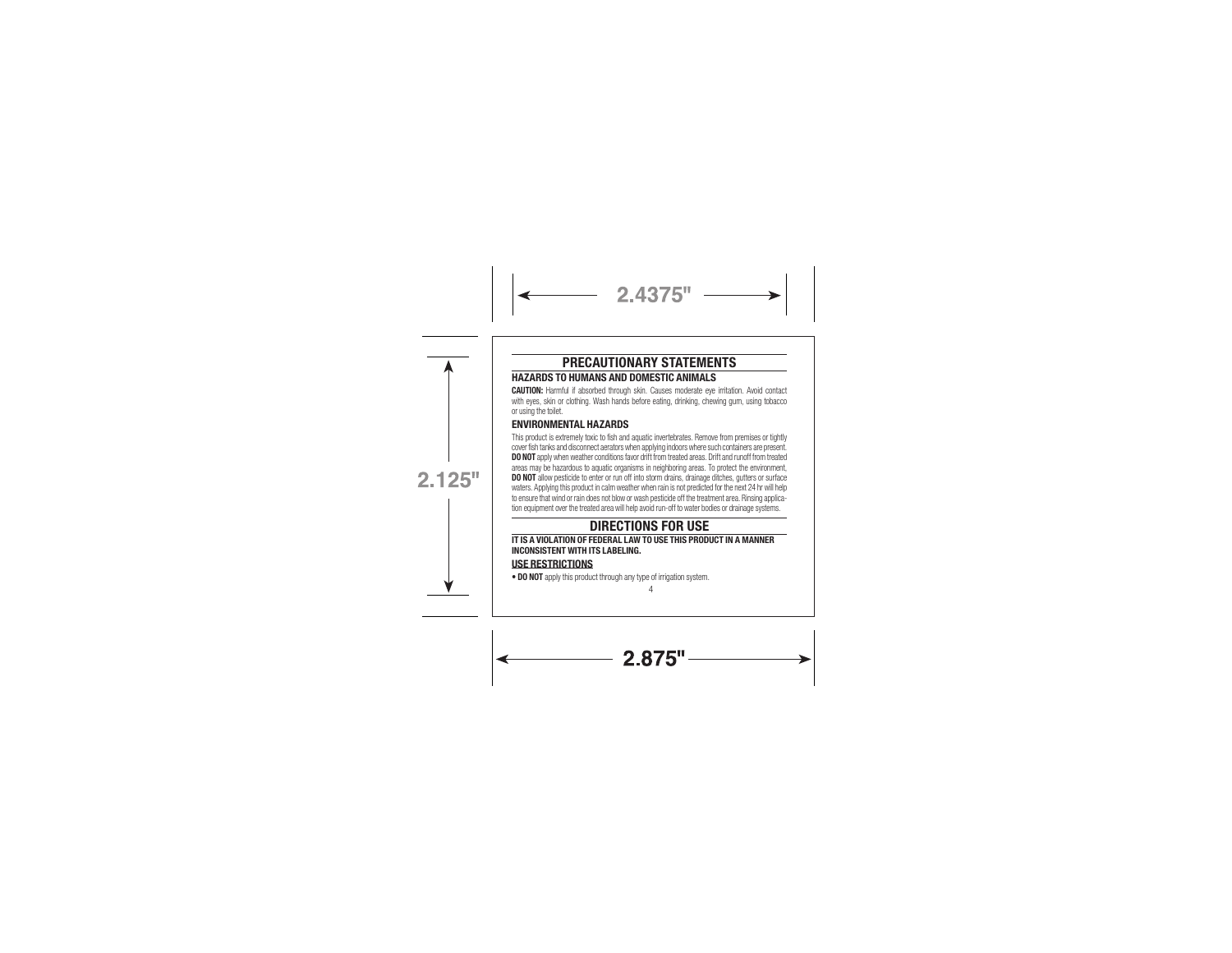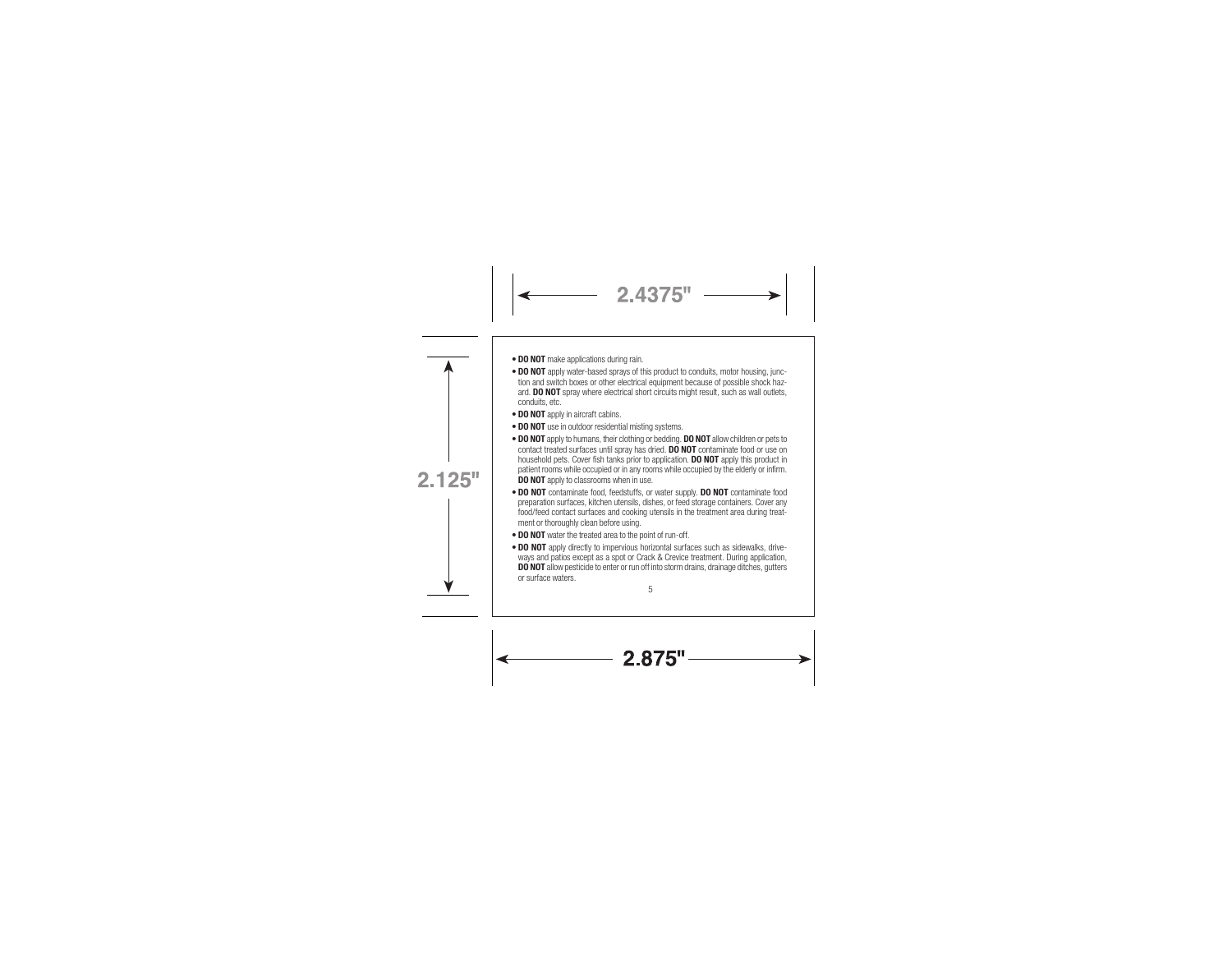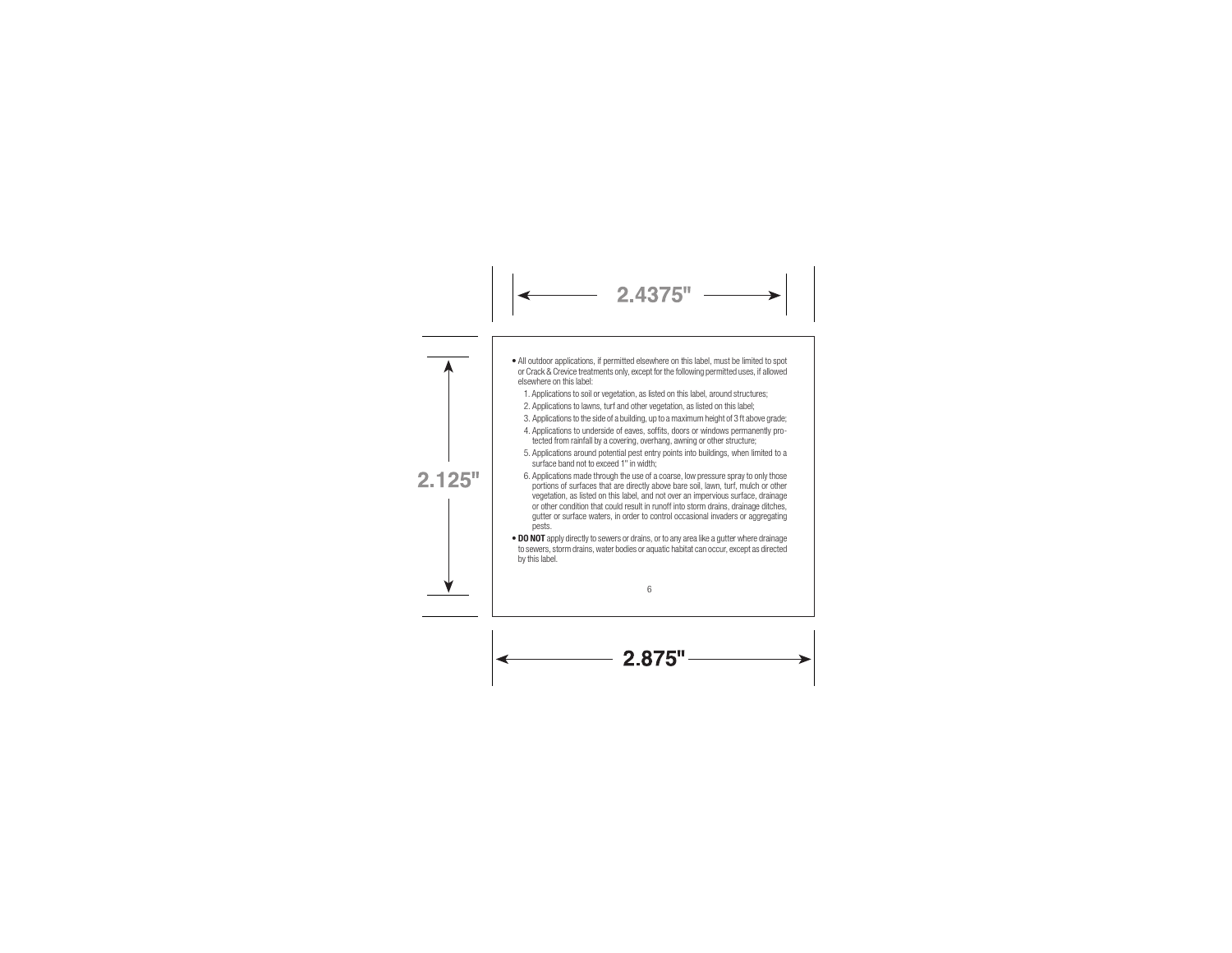### GENERAL INFORMATION



 $2.4375"$ 

vide adequate coverage, foam generating equipment or similar machines can be used to provide a continuous coverage. Use drier foam inside wall voids to avoid any water damage or electrical short circuits. Refer to section entitled "Foam Application Use Directions".

### MIXING INSTRUCTIONS



Thoroughly clean spray equipment before using. Shake concentrate well before diluting. When diluting, first add approximately 1/2 of the water to the spray tank and then add the proper amount of concentrate. When emptying the bottles, triple rinse with water, shake well and add the rinsate to the spray tank. Add the rest of the water and agitate the sprayer thoroughly. Agitate sprayer occasionally during use to ensure even mixture. Shake or reagitate sprayer if spraying is interrupted or if dilution is left in sprayer overnight. If spray screens are used, they should be 50 mesh or larger.

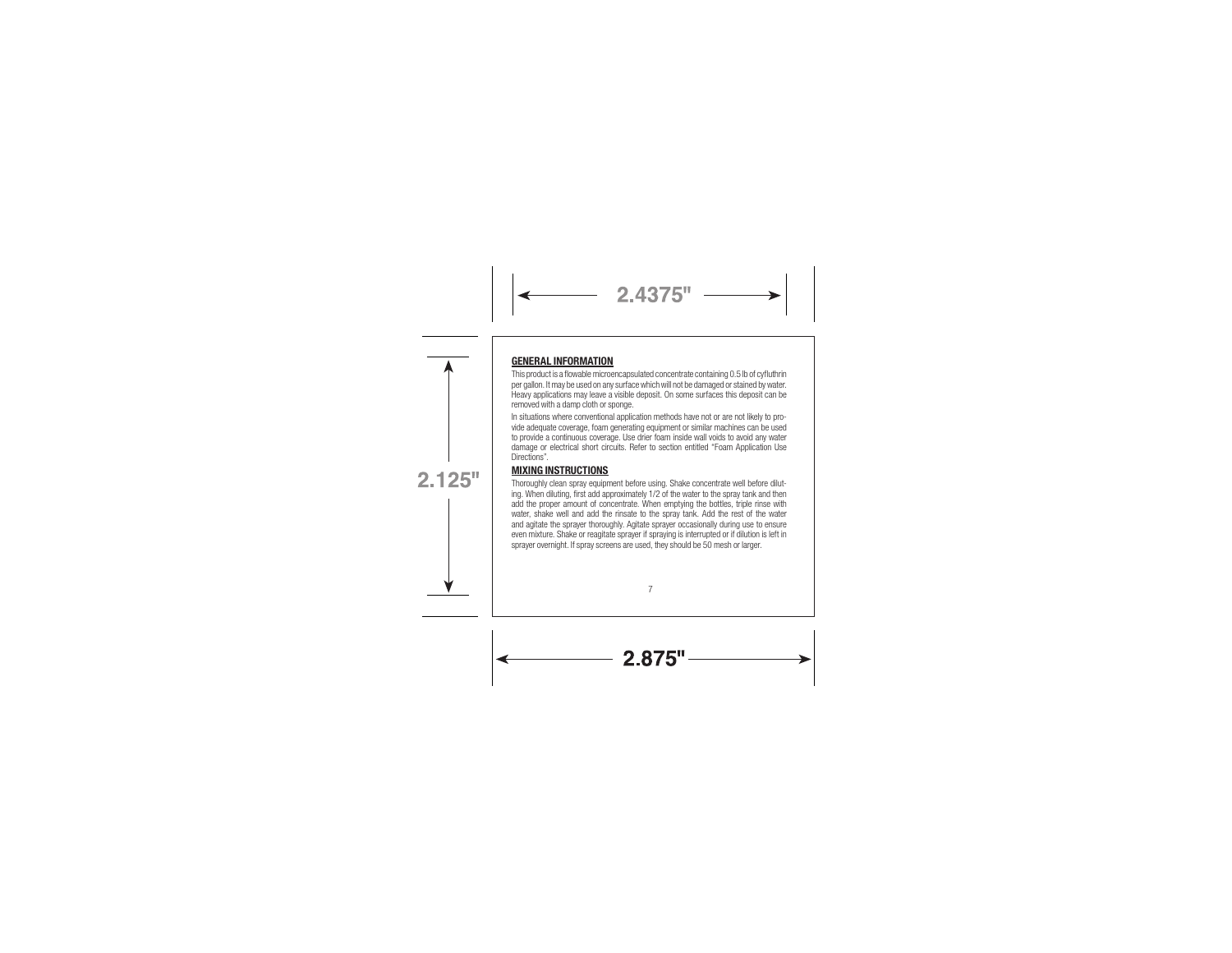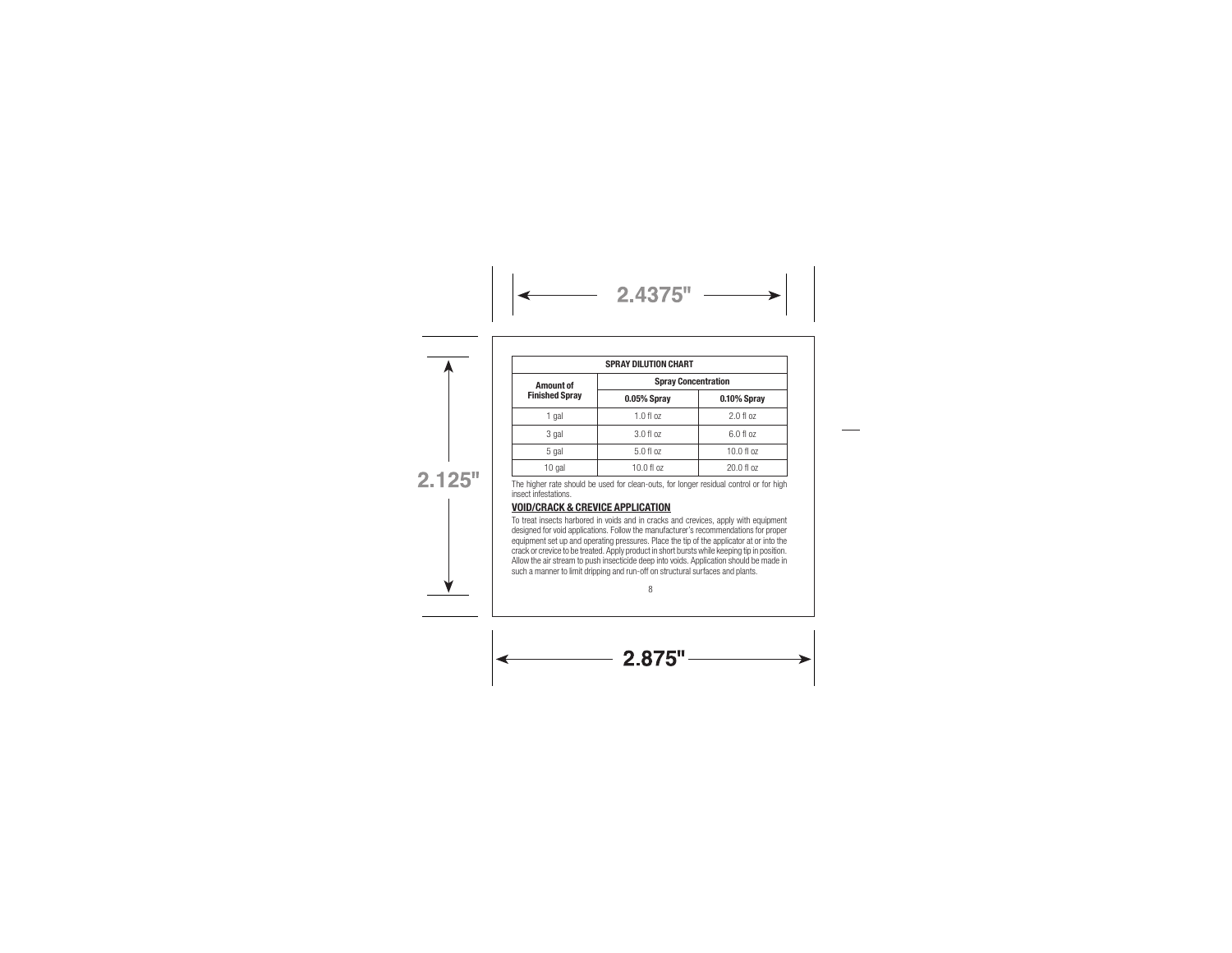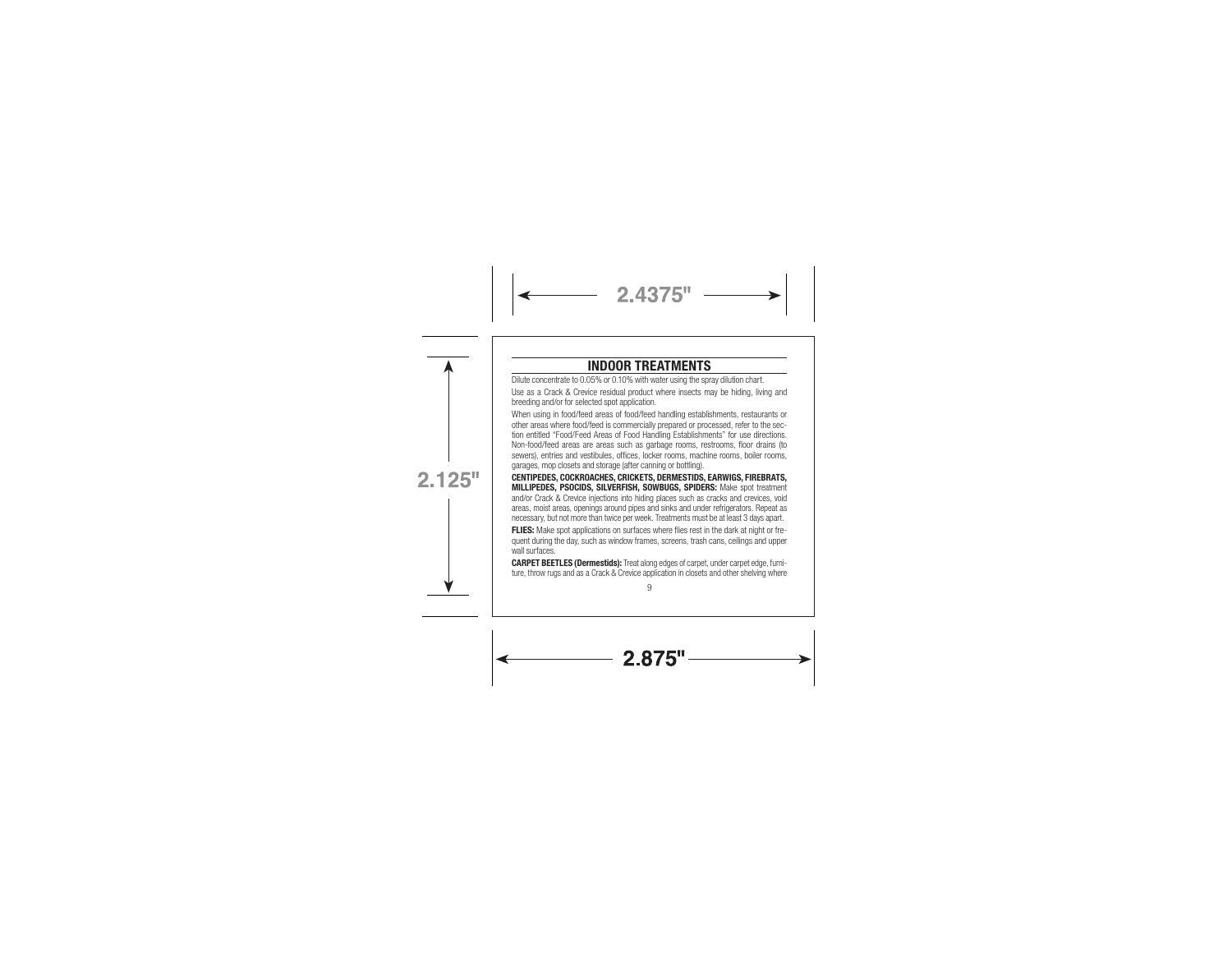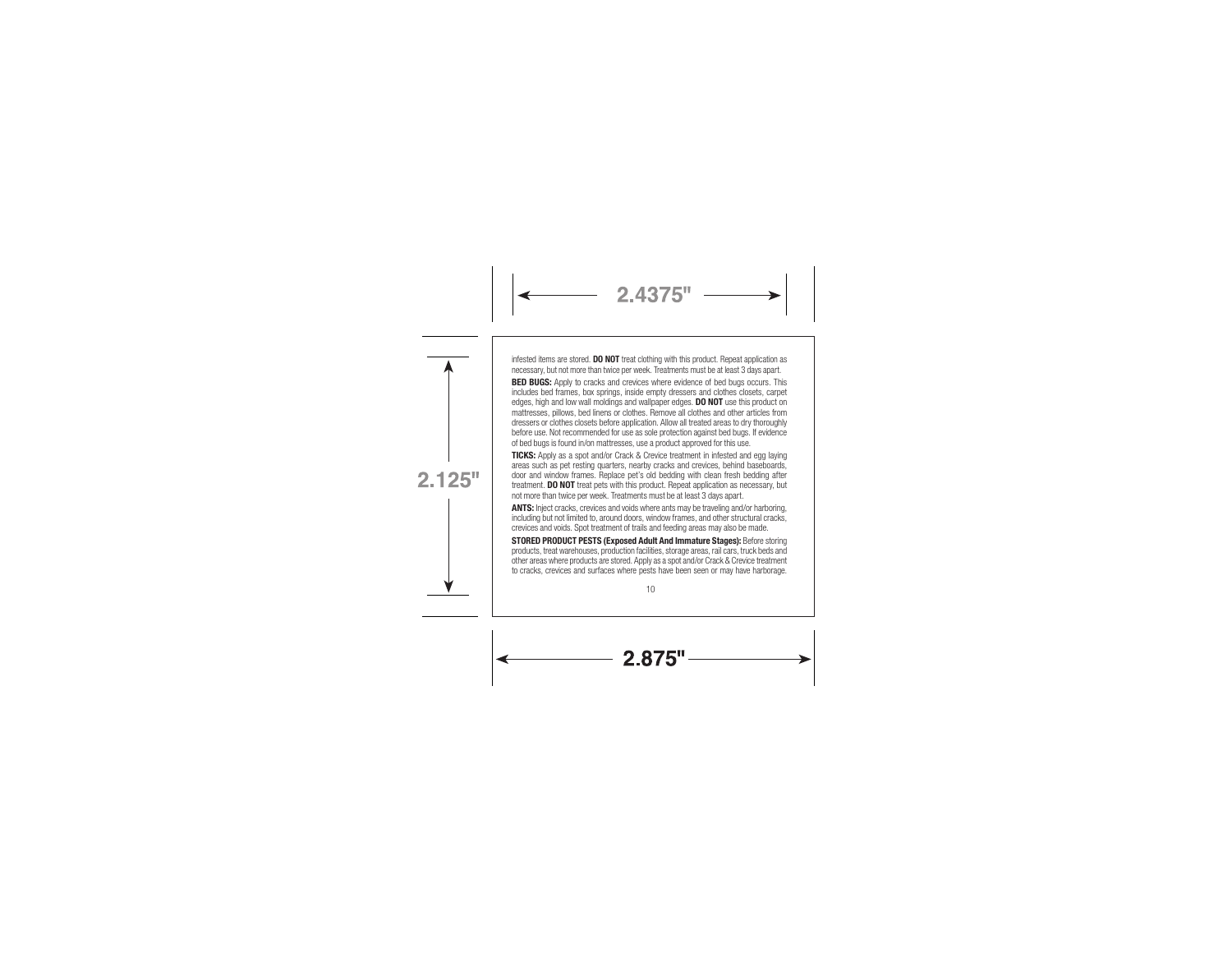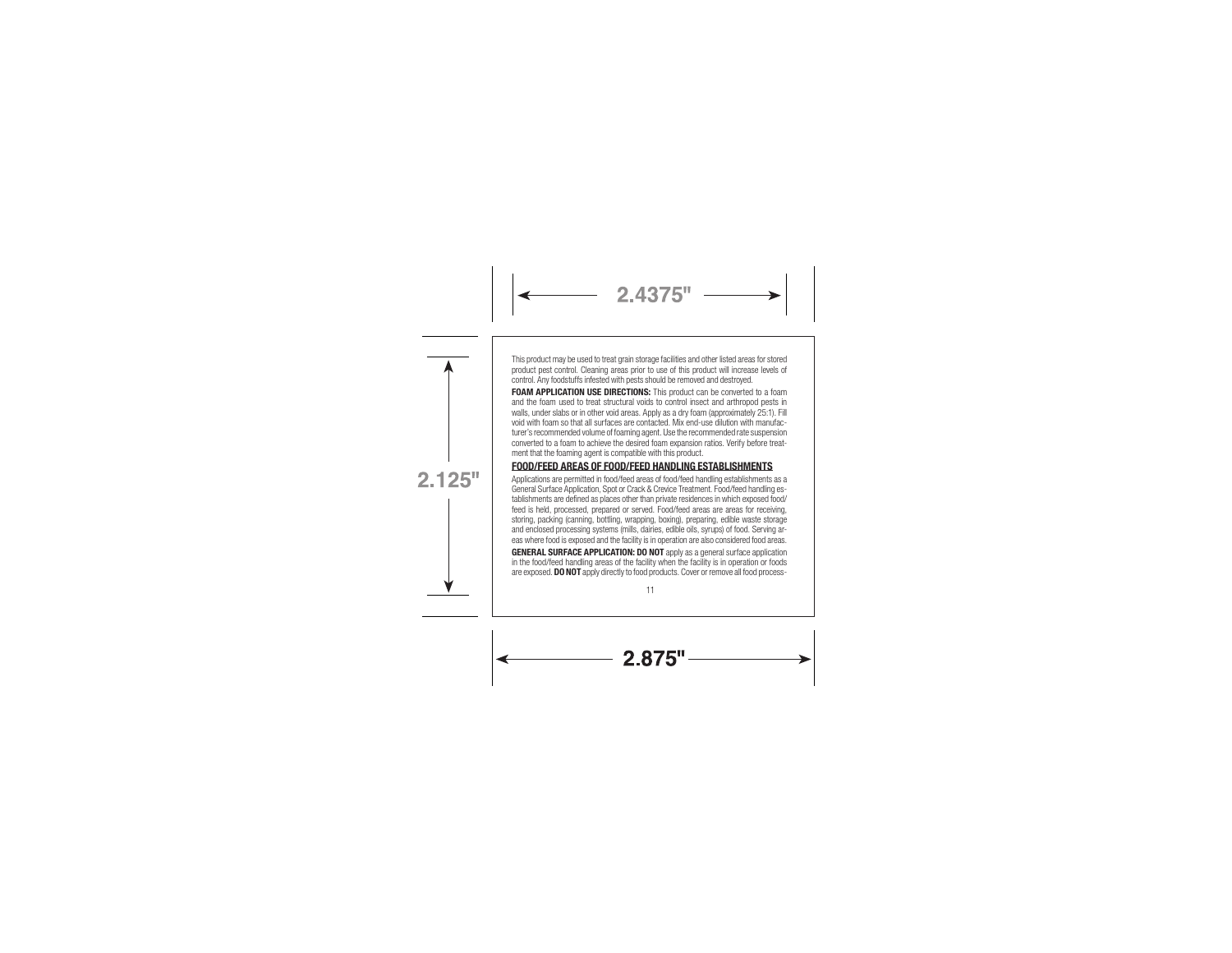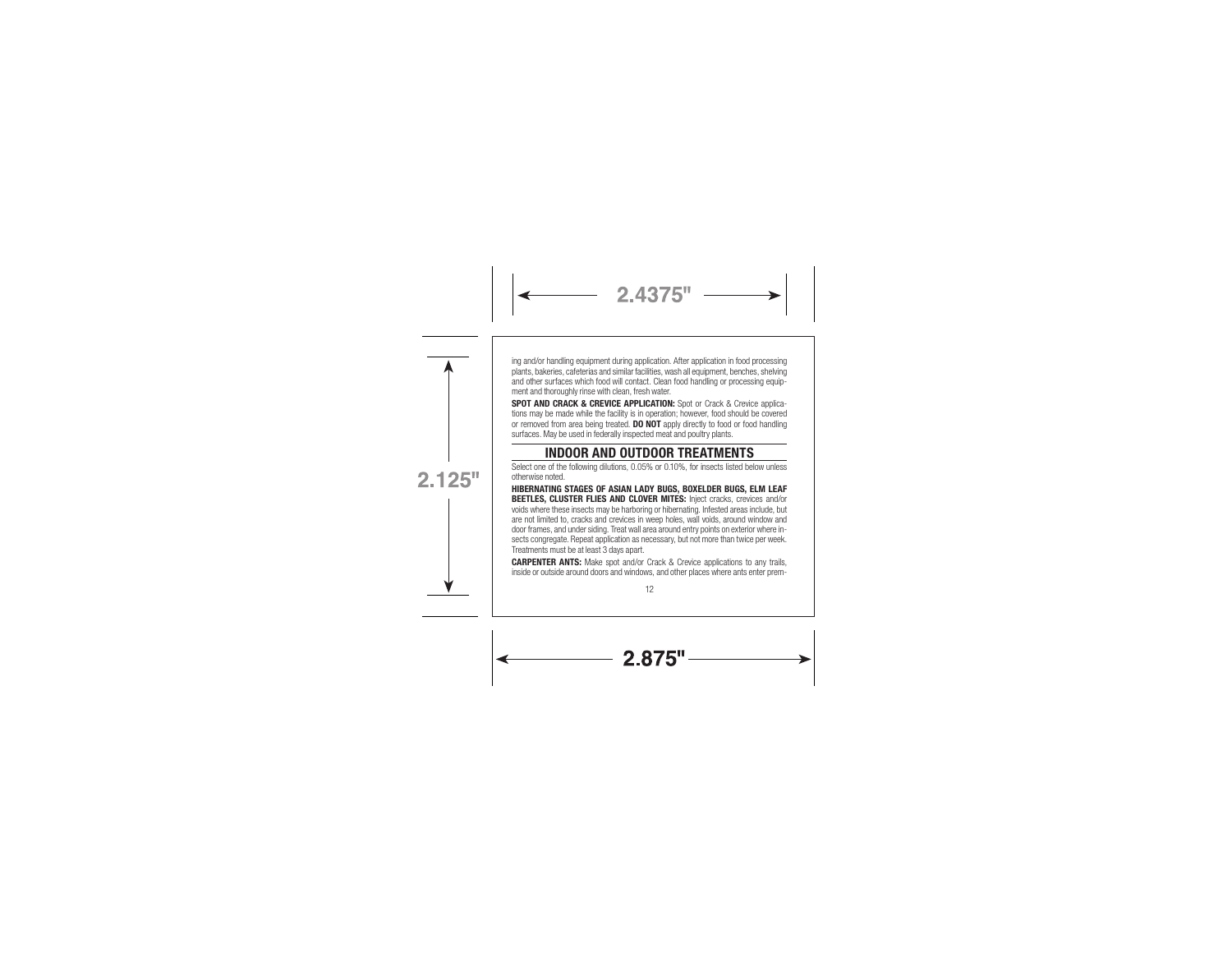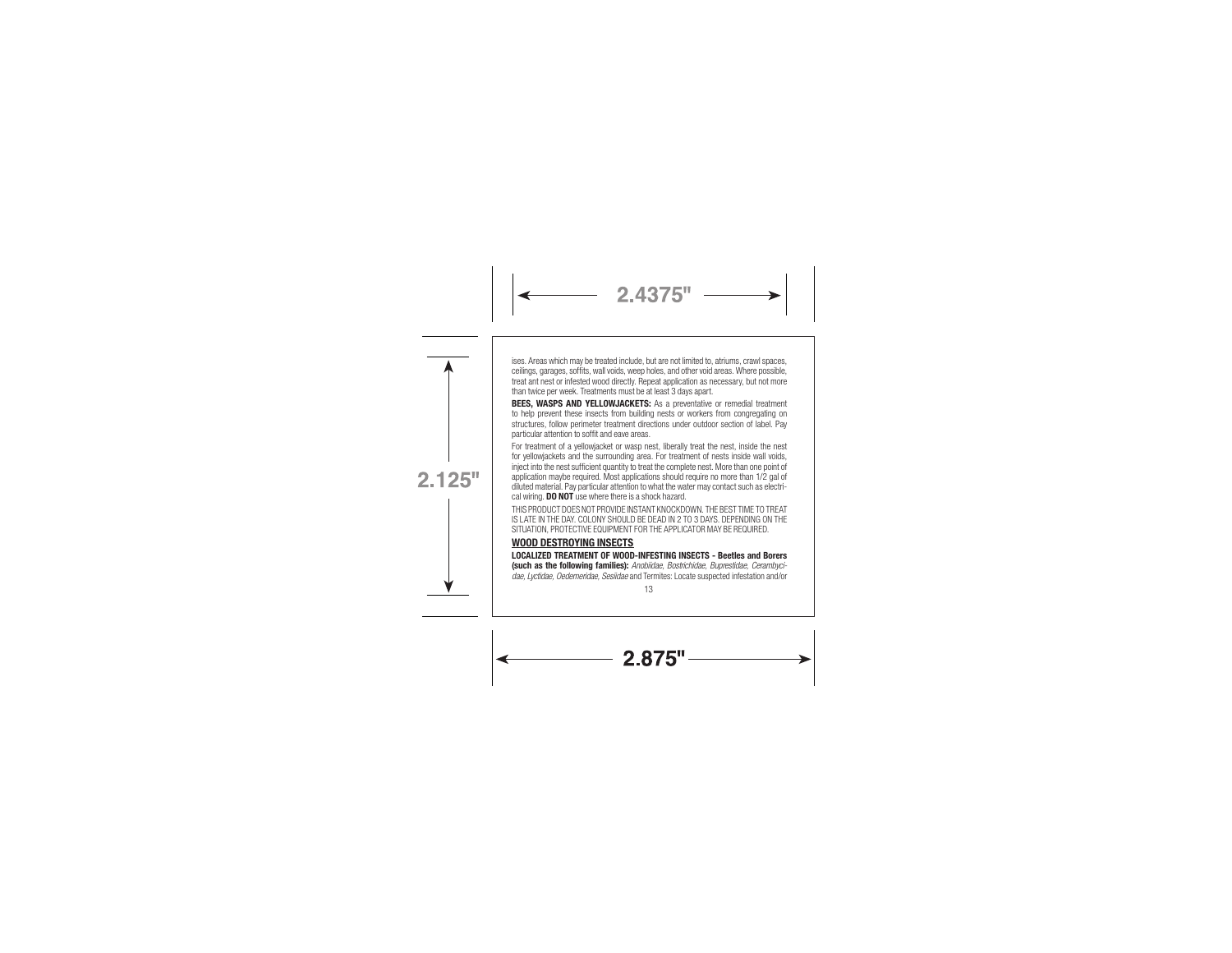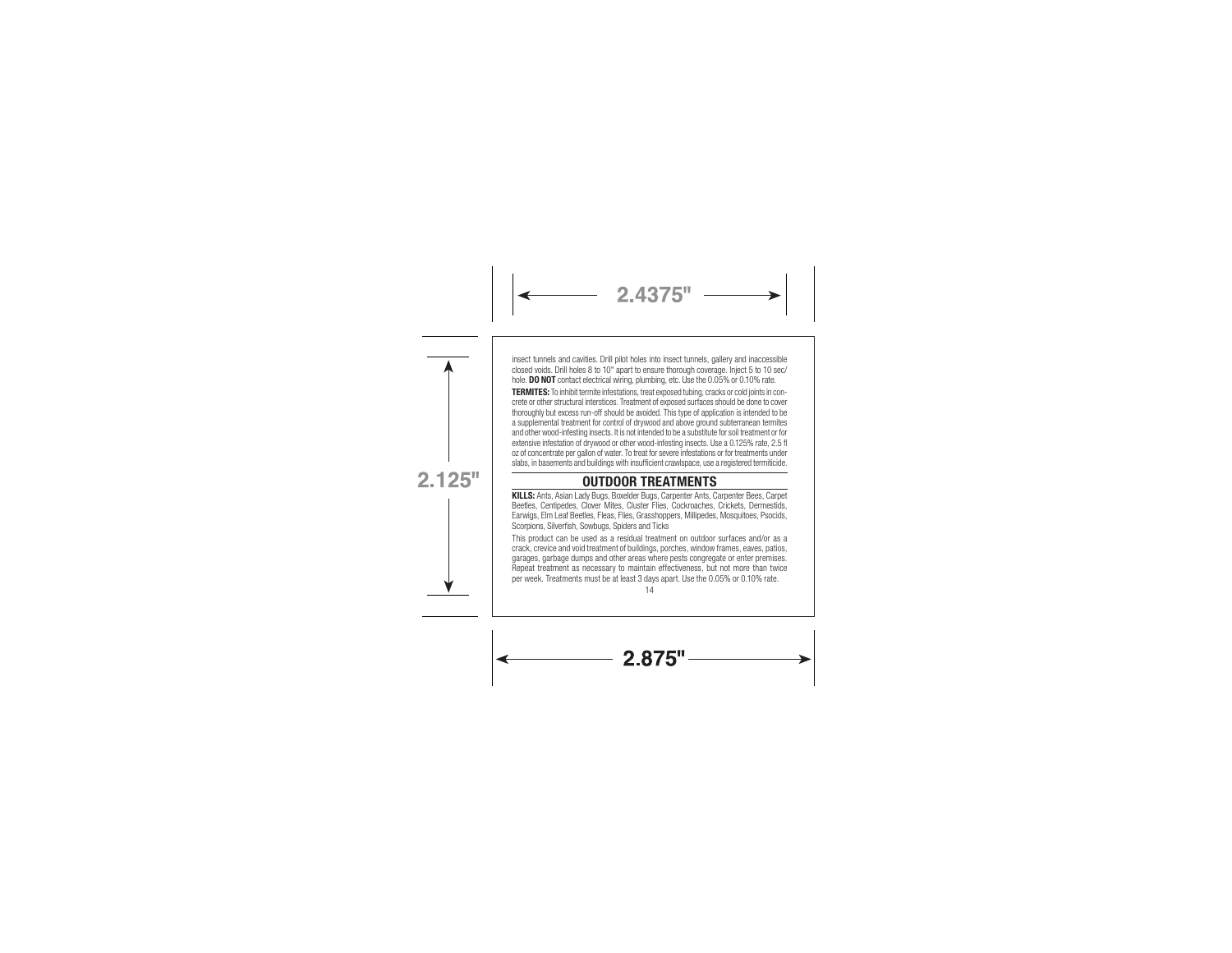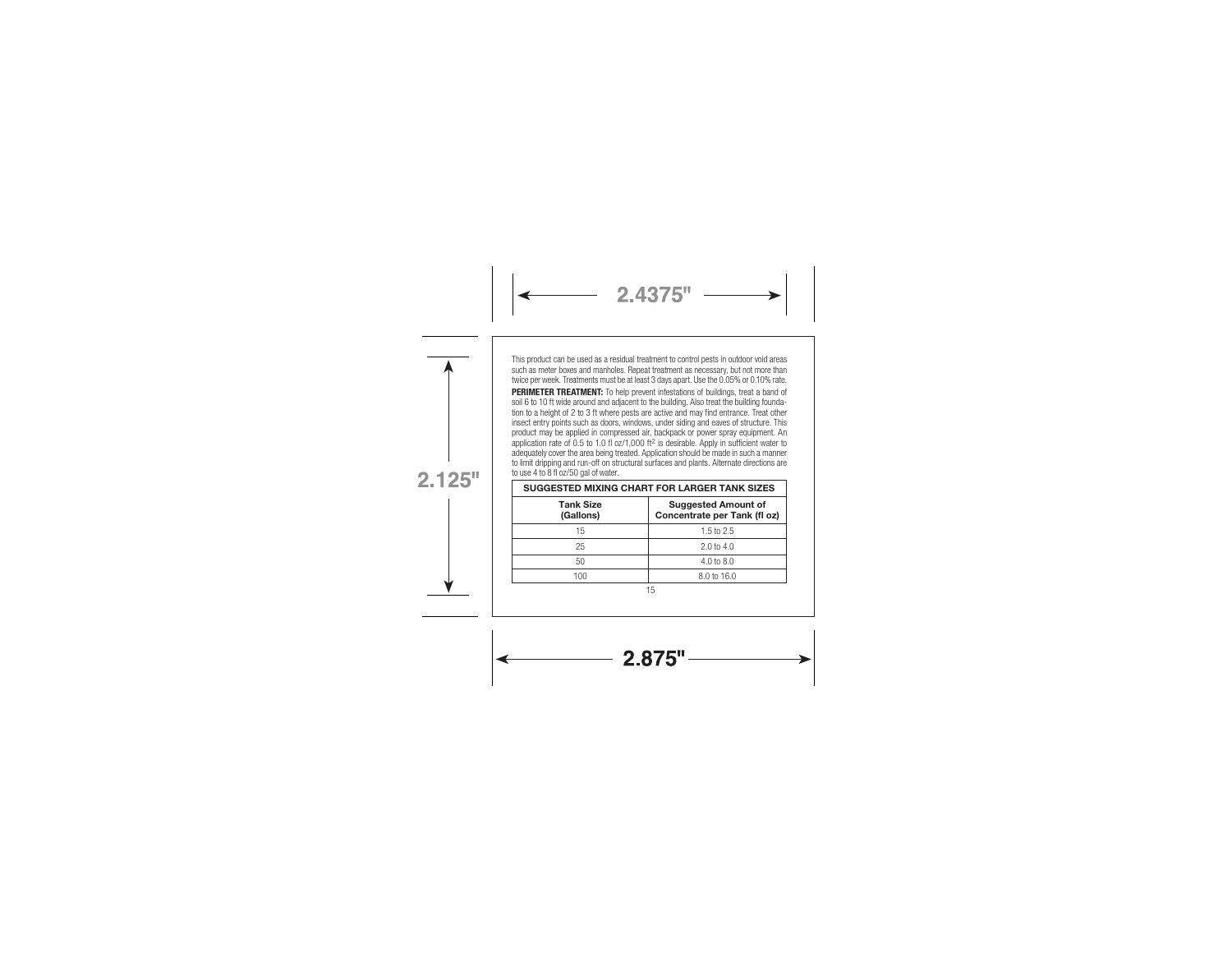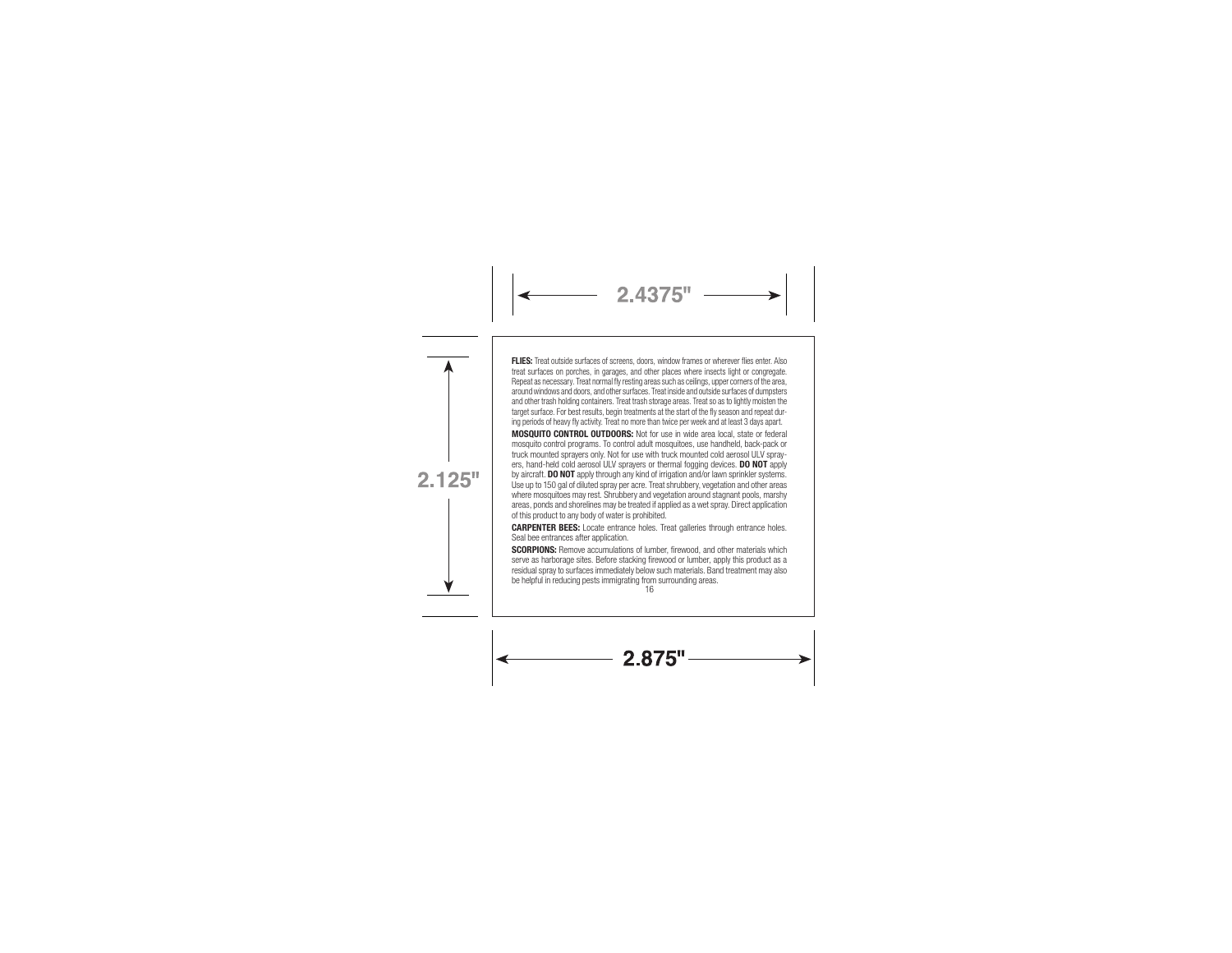### YELLOWJACKET CONTROL OUTDOORS

BAIT PREPARATION AND DISPENSER DISTRIBUTION: To 100g of bait matrix, add 2.0g of concentrate and mix thoroughly. This amount of bait is sufficient for one dispenser. DO NOT mix more than the recommended amount of concentrate to the desired bait or yellowjacket avoidance may occur.

 $2.4375"$ 

Mix only enough bait for immediate use in the desired number of dispensers. Add bait to each dispenser until it reaches about midway between the container bottom and the access holes. Hang the dispenser, preferably in a sunny location, from a tree limb or other suitable support around the periphery of the area to be protected and at heights inaccessible to children and pets. Since the bait is meat based, wildlife may be attracted to it. Placement of the bait and how the dispenser is attached should be such to make it difficult for it to be removed or consumed by wildlife. Attaching the bait dispenser to the surface in two places so it cannot be beat around or easily removed is recom-

mended if wildlife is a concern. For best results, use 3 to 4 dispensers/acre or place them about 100 ft apart.

REAPPLICATION AND BAIT LONGEVITY: Replenish dispensers with fresh bait as long as yellowjackets are present. Unused bait will probably be unattractive to yellowjackets after a few days, especially if temperatures are above 90°F. If possible, stir bait once each day before yellowjacket activity begins in order to bring fresh bait to the surface. If pest yellowjackets reappear in late summer, retreat the area. Properly dispose of any unused or stale bait. DO NOT reuse dispensers for any other

purpose. 17



 $2.125"$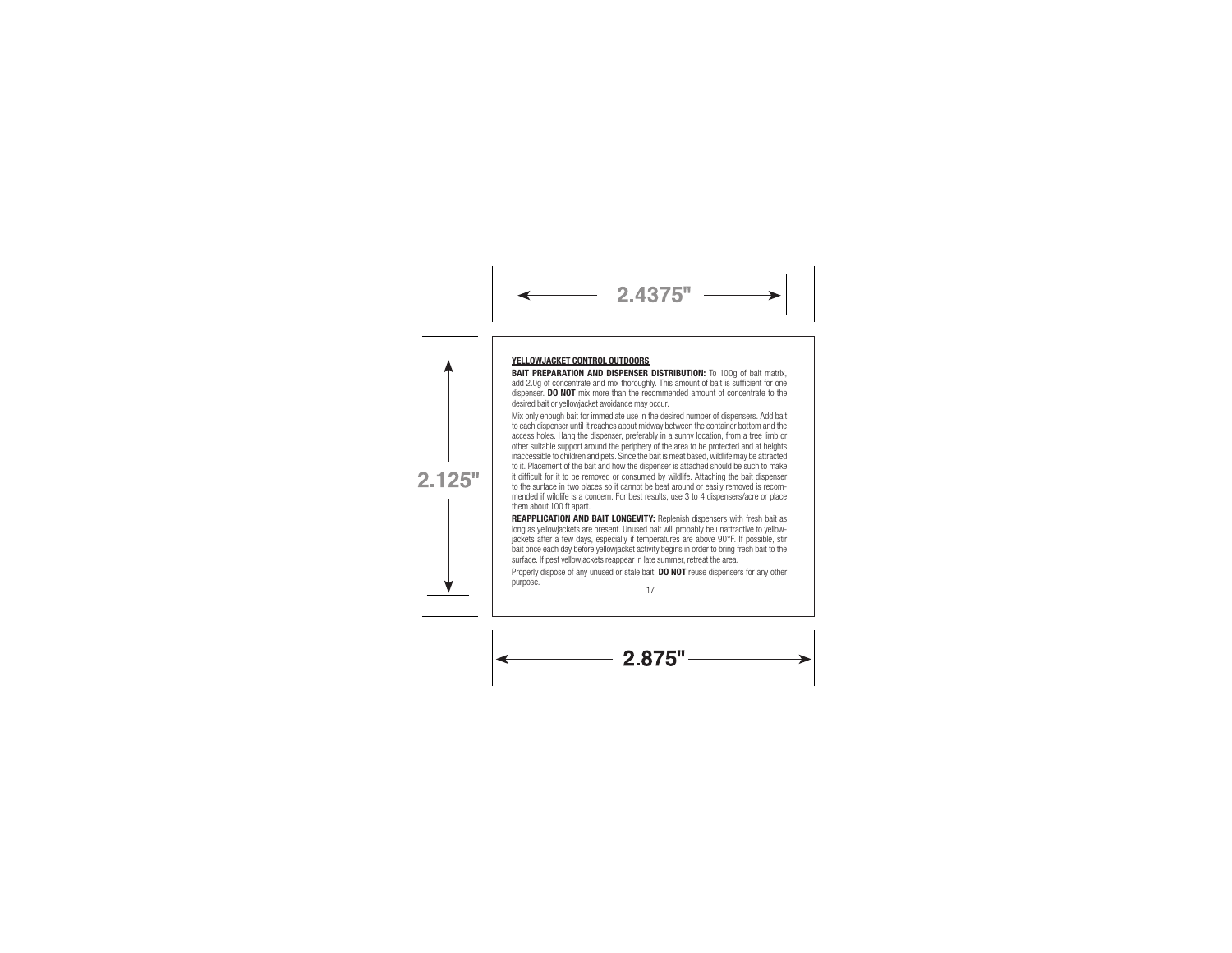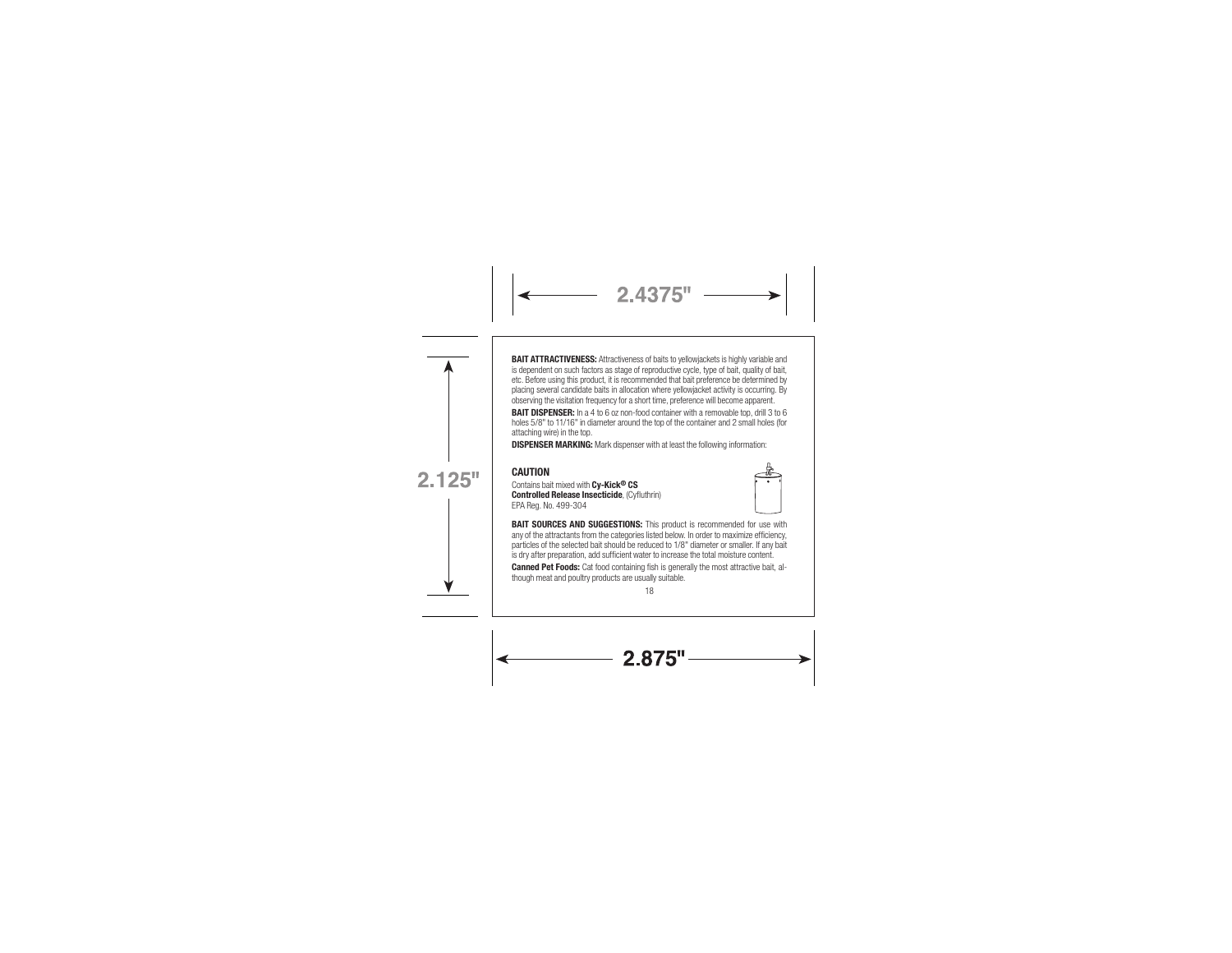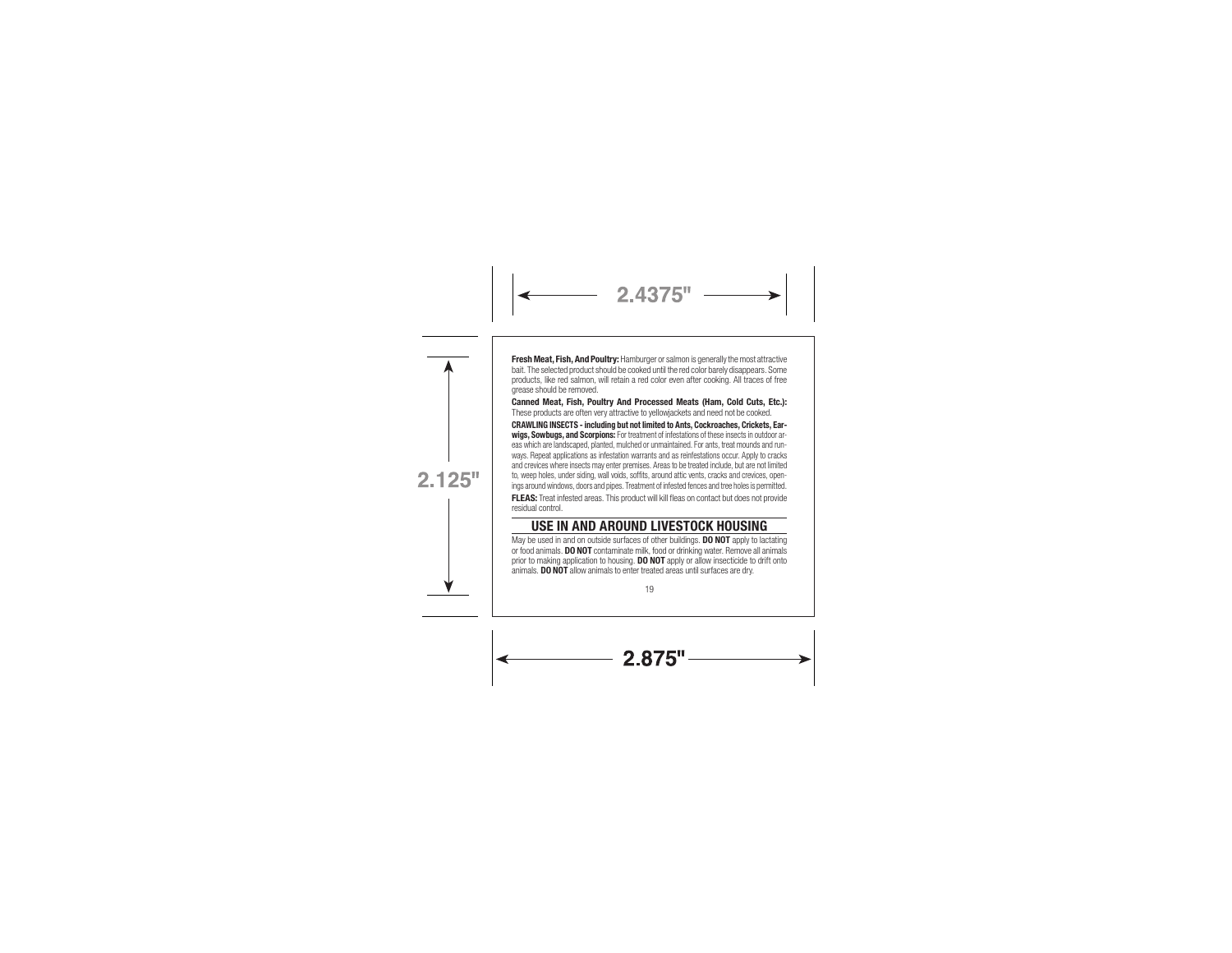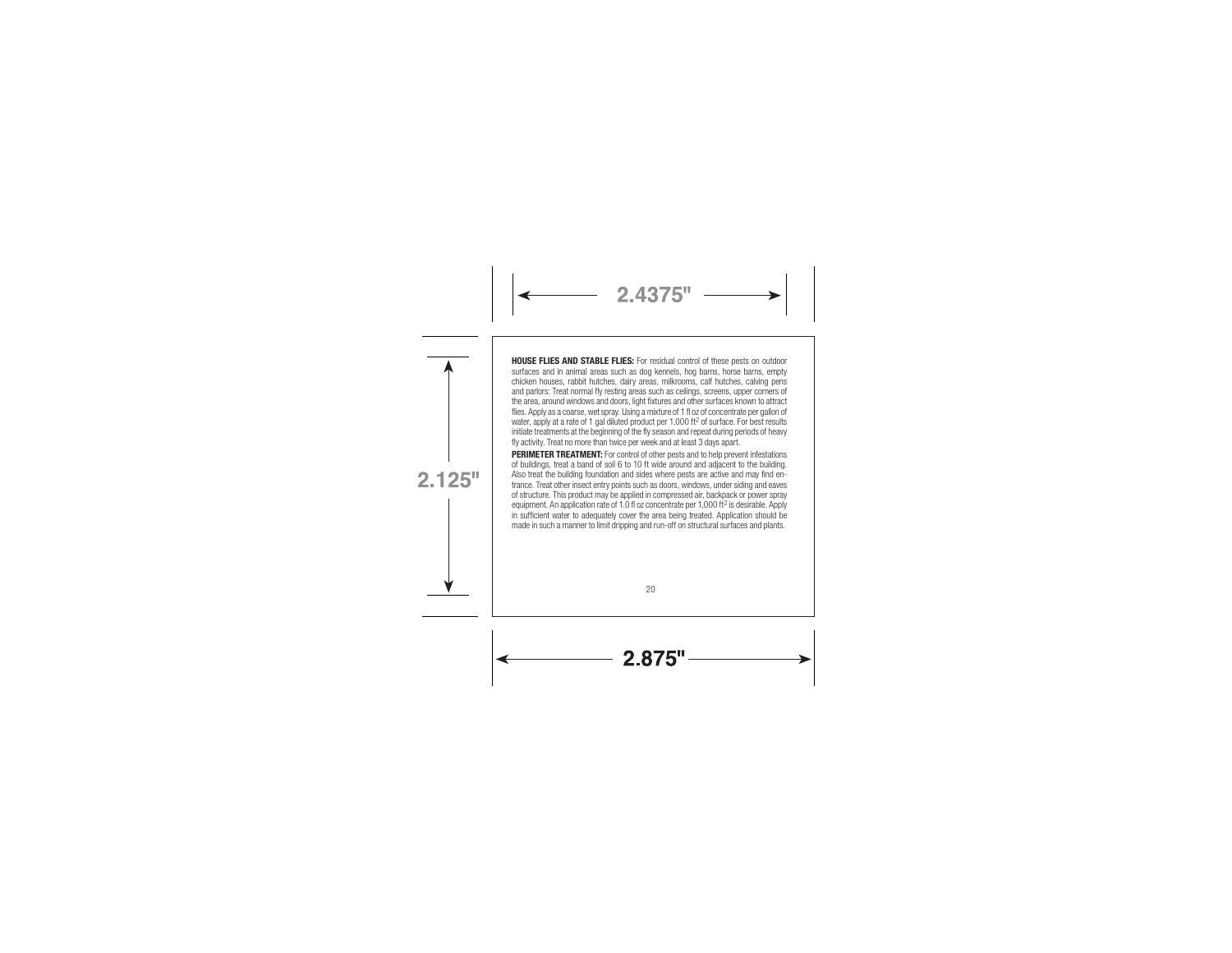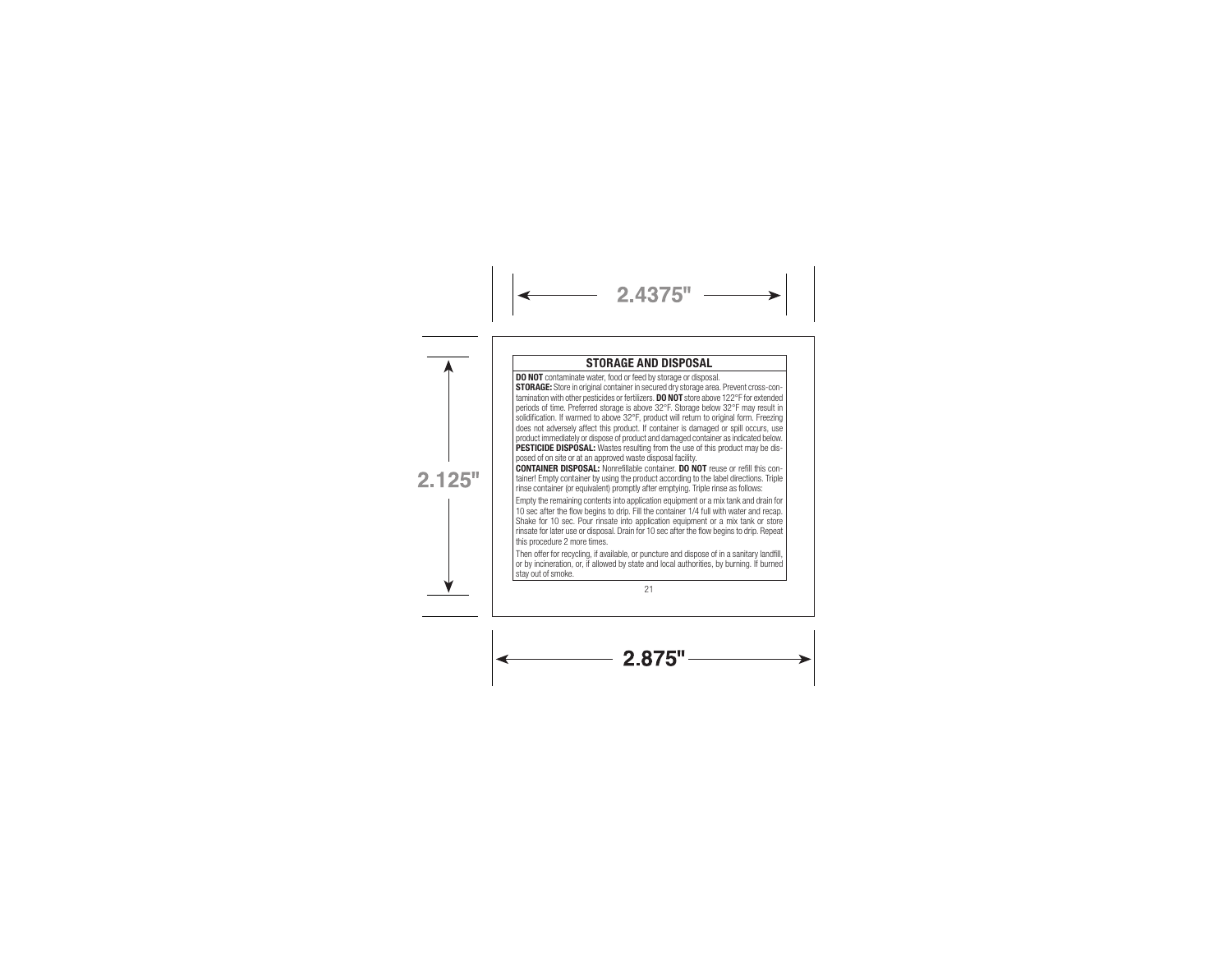